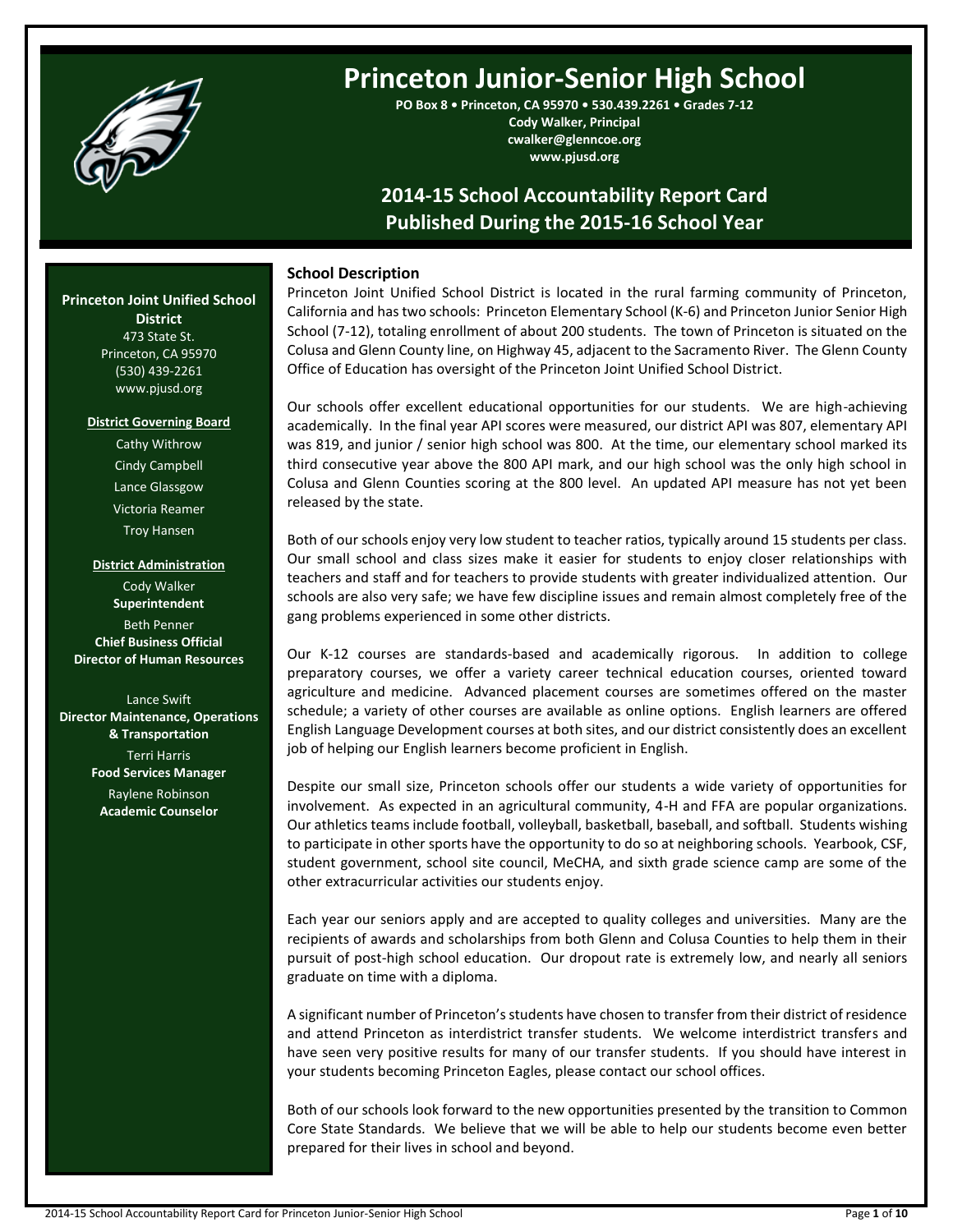## School Mission

The mission of Princeton High School, an ethnically diverse, rural school that respects individual differences, is to graduate students with the skills and knowledge to be lifelong learners, transition to higher education or the workplace and become productive members of society. The implementation of a rigorous, dynamic, academic and career-technical curriculum will address career paths that will integrate technology, and be delivered in a partnership between an effective staff and the community.

## **About the SARC**

By February 1 of each year, every school in California is required by state law to publish a School Accountability Report Card (SARC). The SARC contains information about the condition and performance of each California public school. Under the Local Control Funding Formula (LCFF) all local educational agencies (LEAs) are required to prepare a Local Control Accountability Plan (LCAP), which describes how they intend to meet annual school-specific goals for all pupils, with specific activities to address state and local priorities. Additionally, data reported in an LCAP is to be consistent with data reported in the SARC.

- For more information about SARC requirements, see the California Department of Education (CDE) SARC Web page at http://www.cde.ca.gov/ta/ac/sa/.
- For more information about the LCFF or LCAP, see the CDE LCFF Web page at http://www.cde.ca.gov/fg/aa/lc/.
- For additional information about the school, parents/guardians and community members should contact the school at 530.439.2261 or the district office.

| 2014-15 Student Enrollment by Grade Level |                           |  |  |  |
|-------------------------------------------|---------------------------|--|--|--|
| <b>Grade Level</b>                        | <b>Number of Students</b> |  |  |  |
| Grade 7                                   | 18                        |  |  |  |
| Grade 8                                   | 17                        |  |  |  |
| Grade 9                                   | 24                        |  |  |  |
| Grade 10                                  | 12                        |  |  |  |
| Grade 11                                  | 20                        |  |  |  |
| Grade 12                                  | 19                        |  |  |  |
| <b>Total Enrollment</b>                   | 110                       |  |  |  |

| 2014-15 Student Enrollment by Group |                                    |  |  |  |  |
|-------------------------------------|------------------------------------|--|--|--|--|
| Group                               | <b>Percent of Total Enrollment</b> |  |  |  |  |
| American Indian or Alaska Native    | 3.6                                |  |  |  |  |
| <b>Hispanic or Latino</b>           | 53.6                               |  |  |  |  |
| White                               | 41.8                               |  |  |  |  |
| Socioeconomically Disadvantaged     | 72.7                               |  |  |  |  |
| <b>English Learners</b>             | 6.4                                |  |  |  |  |
| <b>Students with Disabilities</b>   | 5.5                                |  |  |  |  |

## **A. Conditions of Learning**

#### **State Priority: Basic**

The SARC provides the following information relevant to the Basic State Priority (Priority 1):

- Degree to which teachers are appropriately assigned and fully
- credentialed in the subject area and for the pupils they are teaching;
- Pupils have access to standards-aligned instructional materials; and
- School facilities are maintained in good repair.

| <b>Teacher Credentials</b>                     |           |       |           |  |  |  |  |
|------------------------------------------------|-----------|-------|-----------|--|--|--|--|
| <b>Princeton Junior-Senior High School</b>     | $13 - 14$ | 14-15 | $15 - 16$ |  |  |  |  |
| <b>With Full Credential</b>                    | 9         | 8     |           |  |  |  |  |
| <b>Without Full Credential</b>                 | 0         | 1     | 1         |  |  |  |  |
| Teaching Outside Subject Area of Competence    | 0         | 0     |           |  |  |  |  |
| <b>Princeton Joint Unified School District</b> | 13-14     | 14-15 | 15-16     |  |  |  |  |
| <b>With Full Credential</b>                    |           |       | 12        |  |  |  |  |
| <b>Without Full Credential</b>                 |           |       | 1         |  |  |  |  |
| Teaching Outside Subject Area of Competence    |           |       |           |  |  |  |  |

| <b>Teacher Misassignments and Vacant Teacher Positions at this School</b> |  |  |  |  |  |  |  |  |
|---------------------------------------------------------------------------|--|--|--|--|--|--|--|--|
| <b>Princeton Junior-Senior High</b><br>13-14<br>15-16<br>14-15            |  |  |  |  |  |  |  |  |
| <b>Teachers of English Learners</b>                                       |  |  |  |  |  |  |  |  |
| <b>Total Teacher Misassignments</b>                                       |  |  |  |  |  |  |  |  |
| <b>Vacant Teacher Positions</b>                                           |  |  |  |  |  |  |  |  |

\* "Misassignments" refers to the number of positions filled by teachers who lack legal authorization to teach that grade level, subject area, student group, etc. Total Teacher Misassignments includes the number of Misassignments of Teachers of English Learners.

## **Core Academic Classes Taught by Highly Qualified Teachers**

| 2014-15 Percent of Classes In Core Academic Subjects<br><b>Core Academic Classes Taught by Highly Qualified Teachers</b>                       |                     |      |  |  |  |  |  |
|------------------------------------------------------------------------------------------------------------------------------------------------|---------------------|------|--|--|--|--|--|
| <b>Taught by Highly</b><br><b>Not Taught by Highly</b><br><b>Location of Classes</b><br><b>Qualified Teachers</b><br><b>Qualified Teachers</b> |                     |      |  |  |  |  |  |
| This School                                                                                                                                    | 79.0                | 21.1 |  |  |  |  |  |
|                                                                                                                                                | <b>Districtwide</b> |      |  |  |  |  |  |
| <b>All Schools</b><br>18.6<br>81.4                                                                                                             |                     |      |  |  |  |  |  |
| <b>High-Poverty Schools</b>                                                                                                                    | 81.4                | 18.6 |  |  |  |  |  |
| <b>Low-Poverty Schools</b>                                                                                                                     | 0.0                 | 0.O  |  |  |  |  |  |

\* High-poverty schools are defined as those schools with student eligibility of approximately 40 percent or more in the free and reduced price meals program. Low-poverty schools are those with student eligibility of approximately 39 percent or less in the free and reduced price meals program.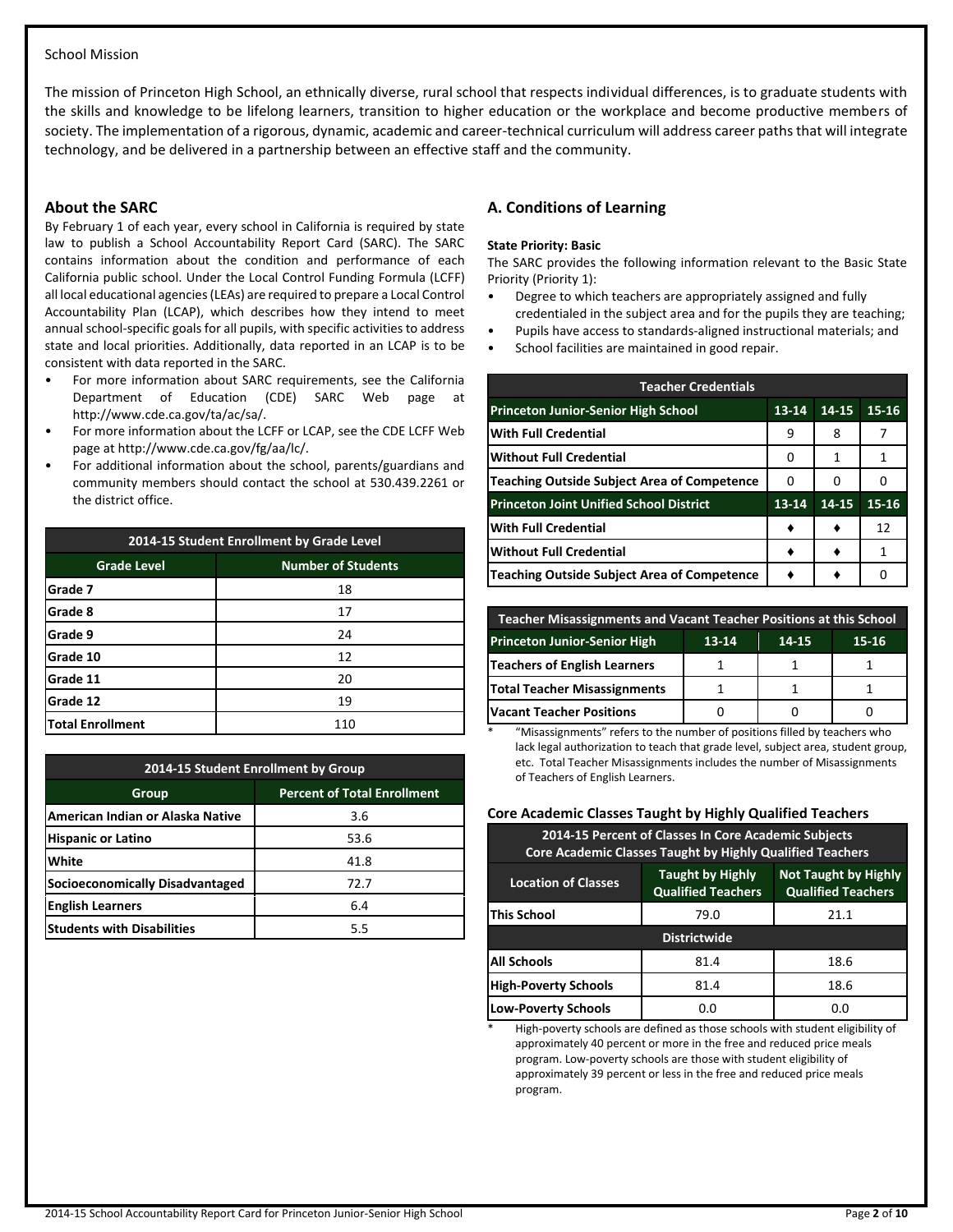|                                     | <b>Textbooks and Instructional Materials</b><br>Year and month in which data were collected: December 2014 |            |  |  |  |  |  |  |
|-------------------------------------|------------------------------------------------------------------------------------------------------------|------------|--|--|--|--|--|--|
|                                     |                                                                                                            |            |  |  |  |  |  |  |
| <b>Core Curriculum Area</b>         | <b>Textbooks and Instructional Materials/Year of Adoption</b>                                              |            |  |  |  |  |  |  |
| <b>Reading/Language Arts</b>        | 7th-8th 4-22-2010                                                                                          |            |  |  |  |  |  |  |
|                                     | 9th-12th 7-21-2011                                                                                         |            |  |  |  |  |  |  |
|                                     | The textbooks listed are from most recent adoption:                                                        | Yes        |  |  |  |  |  |  |
|                                     | Percent of students lacking their own assigned textbook:                                                   | 0%         |  |  |  |  |  |  |
| <b>Mathematics</b>                  | Pre-Alg 8-16-2006                                                                                          |            |  |  |  |  |  |  |
|                                     | Algebra 18-16-2007                                                                                         |            |  |  |  |  |  |  |
|                                     | The textbooks listed are from most recent adoption:                                                        | Yes        |  |  |  |  |  |  |
|                                     | Percent of students lacking their own assigned textbook:                                                   | 0%         |  |  |  |  |  |  |
| Science                             | Chemistry 12-18-2008<br>Modern Biology                                                                     |            |  |  |  |  |  |  |
|                                     | The textbooks listed are from most recent adoption:                                                        | Yes        |  |  |  |  |  |  |
|                                     | Percent of students lacking their own assigned textbook:                                                   | 0%         |  |  |  |  |  |  |
| <b>History-Social Science</b>       | Various texts and adoptions                                                                                |            |  |  |  |  |  |  |
|                                     | The textbooks listed are from most recent adoption:                                                        | Yes        |  |  |  |  |  |  |
|                                     | Percent of students lacking their own assigned textbook:                                                   | 0%         |  |  |  |  |  |  |
| <b>Foreign Language</b>             | Spanish   & II 5-19-2004                                                                                   |            |  |  |  |  |  |  |
|                                     | The textbooks listed are from most recent adoption:                                                        | Yes        |  |  |  |  |  |  |
|                                     | Percent of students lacking their own assigned textbook:                                                   | 0%         |  |  |  |  |  |  |
| <b>Health</b>                       | Glencoe Teen Health<br>10-18-2006                                                                          |            |  |  |  |  |  |  |
|                                     | The textbooks listed are from most recent adoption:                                                        | <b>Yes</b> |  |  |  |  |  |  |
|                                     | Percent of students lacking their own assigned textbook:                                                   | 0%         |  |  |  |  |  |  |
| <b>Science Laboratory Equipment</b> | Ongoing as needed                                                                                          |            |  |  |  |  |  |  |
|                                     | Percent of students lacking their own assigned textbook: 0%                                                |            |  |  |  |  |  |  |

## **School Facility Conditions and Planned Improvements (Most Recent Year)**

The district takes great efforts to ensure that all schools are clean, safe, and functional through proper facilities maintenance and campus supervision. Ongoing maintenance and campus improvements ensure facilities remain up to date and provide adequate space for students and staff. District maintenance and site custodial staff ensures that the repairs necessary to keep the school in good condition are completed in a timely manner. A work order process is used by school and district staff to communicate non-routine maintenance requests. Every morning before school begins a custodian inspects facilities for safety hazards or other conditions that need attention prior to students and staff entering school grounds. Two custodians are assigned to PHS.

The custodians are responsible for: Grounds keeping Restrooms Cafeteria Cleanup/Setup Office Area Cleaning

Restrooms are checked throughout the day for cleanliness and subsequently cleaned as needed. The Director of Maintenance and Operations communicates daily with the Superintendent and custodial staff concerning maintenance and school safety issues.

The district Director of Maintenance & Operations does an annual inspection of all sites in accordance with Education Code §17592.72(c) (1). The inspection tool is on file and available for review at the district office.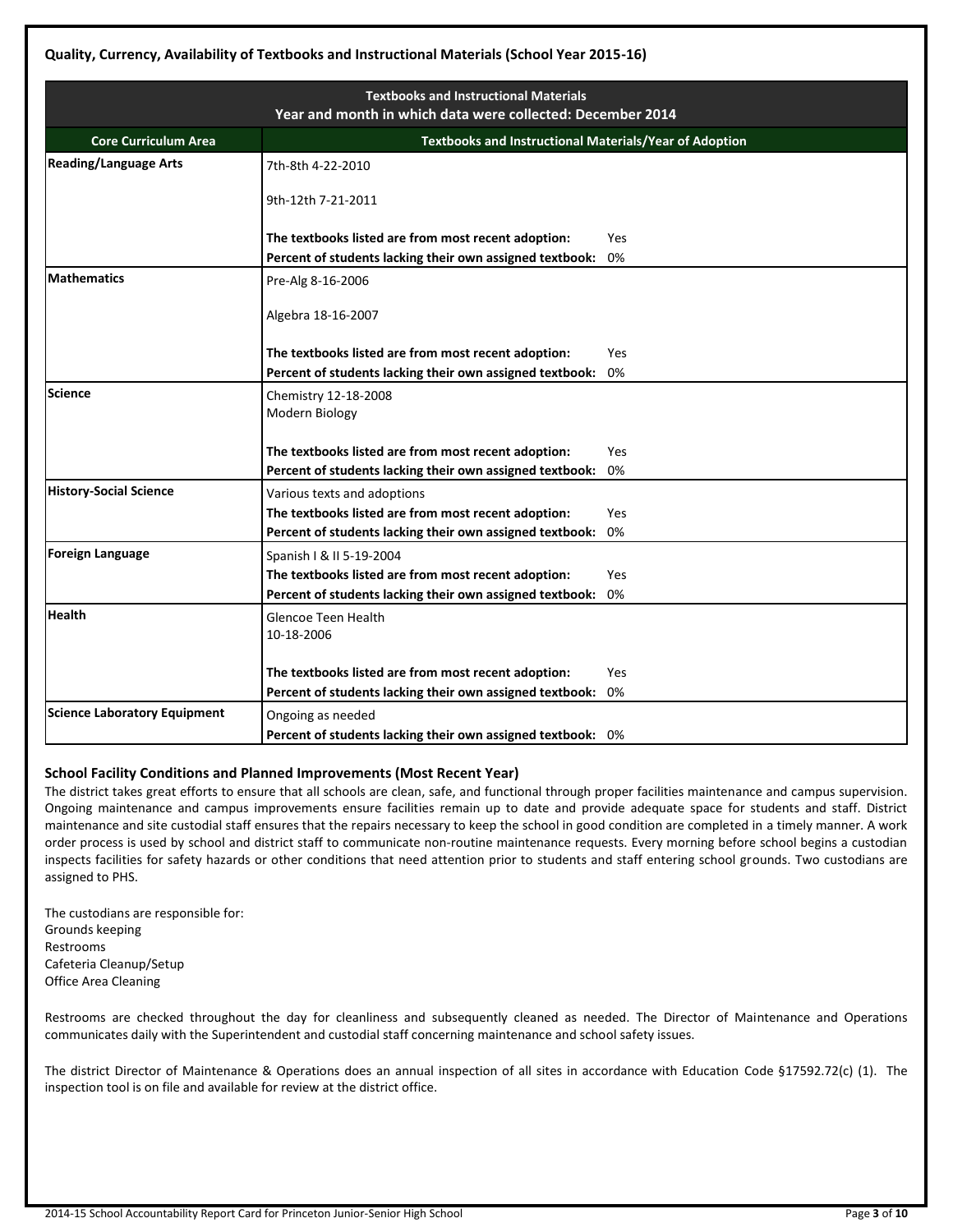| <b>School Facility Good Repair Status (Most Recent Year)</b><br>Year and month in which data were collected: 12/29/15 |                  |           |                      |      |                                |  |  |
|-----------------------------------------------------------------------------------------------------------------------|------------------|-----------|----------------------|------|--------------------------------|--|--|
|                                                                                                                       |                  |           | <b>Repair Status</b> |      | <b>Repair Needed and</b>       |  |  |
| <b>System Inspected</b>                                                                                               | Good             |           | Fair                 | Poor | <b>Action Taken or Planned</b> |  |  |
| Systems:<br>Gas Leaks, Mechanical/HVAC, Sewer                                                                         | X                |           |                      |      |                                |  |  |
| Interior:<br><b>Interior Surfaces</b>                                                                                 |                  |           | X                    |      |                                |  |  |
| <b>Cleanliness:</b><br>Overall Cleanliness, Pest/ Vermin Infestation                                                  | X                |           |                      |      |                                |  |  |
| Electrical:<br>Electrical                                                                                             | X                |           |                      |      |                                |  |  |
| <b>Restrooms/Fountains:</b><br>Restrooms, Sinks/ Fountains                                                            | X                |           |                      |      |                                |  |  |
| Safety:<br>Fire Safety, Hazardous Materials                                                                           | X                |           |                      |      |                                |  |  |
| Structural:<br><b>Structural Damage, Roofs</b>                                                                        | X                |           |                      |      |                                |  |  |
| <b>External:</b><br>Playground/School Grounds, Windows/Doors/Gates/Fences                                             | X                |           |                      |      |                                |  |  |
| <b>Overall Rating</b>                                                                                                 | <b>Exemplary</b> | Good<br>X | Fair                 | Poor |                                |  |  |

## **B. Pupil Outcomes**

#### **State Priority: Pupil Achievement**

The SARC provides the following information relevant to the State priority: Pupil Achievement (Priority 4):

- Statewide assessments (i.e., California Assessment of Student Performance and Progress [CAASPP], Science California Standards Tests); and
- The percentage of pupils who have successfully completed courses that satisfy the requirements for entrance to the University of California and the California State University, or career technical education sequences or programs of study

#### **2014-15 CAASPP Results for All Students**

| <b>Subject</b> | Percent of Students Meeting or Exceeding the State Standards<br>$(grades 3-8 and 11)$ |                 |              |  |  |  |
|----------------|---------------------------------------------------------------------------------------|-----------------|--------------|--|--|--|
|                | <b>School</b>                                                                         | <b>District</b> | <b>State</b> |  |  |  |
| iela           | 26                                                                                    | 32              | 44           |  |  |  |
| Math           |                                                                                       | २२              | 33           |  |  |  |

\* Percentages are not calculated when the number of students tested is ten or less, either because the number of students in this category is too small for statistical accuracy or to protect student privacy.

| <b>CAASPP Results for All Students - Three-Year Comparison</b>                                      |  |                                                  |  |                                                       |           |  |       |    |    |
|-----------------------------------------------------------------------------------------------------|--|--------------------------------------------------|--|-------------------------------------------------------|-----------|--|-------|----|----|
| Percent of Students Scoring at Proficient or Advanced<br>(meeting or exceeding the state standards) |  |                                                  |  |                                                       |           |  |       |    |    |
| <b>Subject</b>                                                                                      |  | <b>District</b><br><b>School</b><br><b>State</b> |  |                                                       |           |  |       |    |    |
|                                                                                                     |  |                                                  |  | 12-13 13-14 14-15 12-13 13-14 14-15 12-13 13-14 14-15 |           |  |       |    |    |
| Science                                                                                             |  |                                                  |  |                                                       | $58$   55 |  | 60 59 | 60 | 56 |

\* Results are for grades 5, 8, and 10. Scores are not shown when the number of students tested is ten or less, either because the number of students in this category is too small for statistical accuracy or to protect student privacy.

| Grade        | 2014-15 Percent of Students Meeting Fitness Standards |          |        |  |  |  |  |
|--------------|-------------------------------------------------------|----------|--------|--|--|--|--|
| <b>Level</b> | 4 of 6                                                | $5$ of 6 | 6 of 6 |  |  |  |  |
|              | 29.40                                                 | 5.90     | 11.80  |  |  |  |  |
|              | 34.60                                                 | 30.80    | 11.50  |  |  |  |  |
|              | .                                                     | $\sim$   | .      |  |  |  |  |

Percentages are not calculated when the number of students tested is ten or less, either because the number of students in this category is too small for statistical accuracy or to protect student privacy.

|                                                                | 2014-15 CAASPP Results by Student Group                                |
|----------------------------------------------------------------|------------------------------------------------------------------------|
| Group                                                          | <b>Percent of Students Scoring at</b><br><b>Proficient or Advanced</b> |
|                                                                | Science (grades 5, 8, and 10)                                          |
| All Students in the LEA                                        | 60                                                                     |
| <b>All Student at the School</b>                               | 79                                                                     |
| Male                                                           |                                                                        |
| lFemale                                                        |                                                                        |
| American Indian or Alaska Native                               |                                                                        |
| <b>Hispanic or Latino</b>                                      |                                                                        |
| <b>White</b>                                                   |                                                                        |
| Socioeconomically Disadvantaged                                |                                                                        |
| <b>Students with Disabilities</b>                              | 76                                                                     |
| <b>Students Receiving Migrant</b><br><b>Education Services</b> |                                                                        |
| lFoster Youth                                                  |                                                                        |

Scores are not shown when the number of students tested is ten or less, either because the number of students in this category is too small for statistical accuracy or to protect student privacy.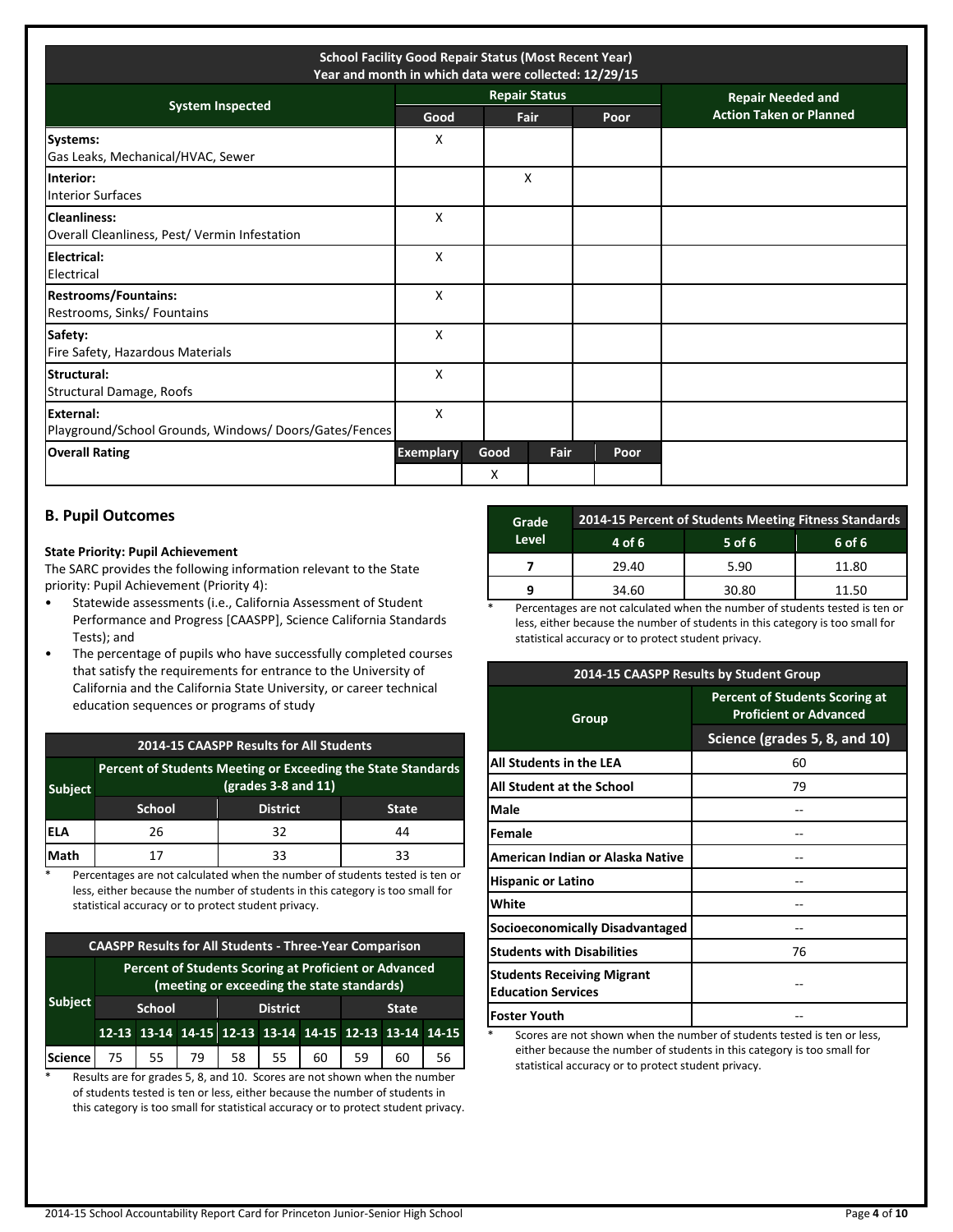| School Year 2014-15 CAASPP Assessment Results - English Language Arts (ELA)<br>Disaggregated by Student Groups, Grades Three through Eight and Eleven |                              |                           |                |               |                                   |                                      |                          |                                    |  |
|-------------------------------------------------------------------------------------------------------------------------------------------------------|------------------------------|---------------------------|----------------|---------------|-----------------------------------|--------------------------------------|--------------------------|------------------------------------|--|
|                                                                                                                                                       |                              | <b>Number of Students</b> |                |               | <b>Percent of Students</b>        |                                      |                          |                                    |  |
| <b>Student Group</b>                                                                                                                                  | Grade                        | <b>Enrolled</b>           | <b>Tested</b>  | <b>Tested</b> | <b>Standard</b><br><b>Not Met</b> | <b>Standard</b><br><b>Nearly Met</b> | <b>Standard</b><br>Met   | <b>Standard</b><br><b>Exceeded</b> |  |
| <b>All Students</b>                                                                                                                                   | $\overline{\mathbf{z}}$      | 17                        | 17             | 100.0         | 35                                | 24                                   | 35                       | 6                                  |  |
|                                                                                                                                                       | 8                            | 17                        | 17             | 100.0         | 35                                | 47                                   | 18                       | 0                                  |  |
|                                                                                                                                                       | 11                           | 22                        | 20             | 90.9          | 35                                | 40                                   | 20                       | $\mathbf 0$                        |  |
| Male                                                                                                                                                  | $\overline{\mathbf{z}}$      | 17                        | 10             | 58.8          | $-$                               |                                      | --                       | --                                 |  |
|                                                                                                                                                       | 8                            | 17                        | 9              | 52.9          | --                                |                                      |                          | --                                 |  |
|                                                                                                                                                       | 11                           | 22                        | 10             | 45.5          | --                                | $\overline{\phantom{a}}$             | --                       | $- -$                              |  |
| Female                                                                                                                                                | $\overline{7}$               | 17                        | $\overline{7}$ | 41.2          | $\sim$                            | $\sim$                               |                          | $- -$                              |  |
|                                                                                                                                                       | 8                            | 17                        | 8              | 47.1          |                                   |                                      |                          | --                                 |  |
|                                                                                                                                                       | 11                           | 22                        | 10             | 45.5          | $- -$                             |                                      | --                       | $\overline{\phantom{a}}$           |  |
| American Indian or Alaska Native                                                                                                                      | 8                            | 17                        | $\mathbf{1}$   | 5.9           | $\overline{a}$                    | $\overline{a}$                       | $-$                      | $- -$                              |  |
|                                                                                                                                                       | 11                           | 22                        | $\overline{2}$ | 9.1           | $-$                               |                                      | --                       | $- -$                              |  |
| <b>Hispanic or Latino</b>                                                                                                                             | $\overline{\mathbf{z}}$      | 17                        | 9              | 52.9          | ۵.                                |                                      |                          | $- -$                              |  |
|                                                                                                                                                       | 8                            | 17                        | 8              | 47.1          |                                   |                                      |                          | $-$                                |  |
|                                                                                                                                                       | 11                           | 22                        | $\overline{7}$ | 31.8          |                                   |                                      |                          | --                                 |  |
| <b>White</b>                                                                                                                                          | $\overline{\mathbf{z}}$      | 17                        | 6              | 35.3          | $-$                               | $\overline{a}$                       | $-$                      | $\sim$ $\sim$                      |  |
|                                                                                                                                                       | 8                            | 17                        | 5              | 29.4          | $-$                               |                                      |                          | $-$                                |  |
|                                                                                                                                                       | 11                           | 22                        | 10             | 45.5          | $-$                               |                                      | $-$                      | $\overline{\phantom{a}}$           |  |
| <b>Socioeconomically Disadvantaged</b>                                                                                                                | $\overline{\mathbf{z}}$      | 17                        | 14             | 82.4          | 36                                | 29                                   | 36                       | $\mathbf 0$                        |  |
|                                                                                                                                                       | 8                            | 17                        | 13             | 76.5          | 38                                | 46                                   | 15                       | 0                                  |  |
|                                                                                                                                                       | 11                           | 22                        | 14             | 63.6          | 36                                | 36                                   | 21                       | 0                                  |  |
| <b>English Learners</b>                                                                                                                               | 7                            | $17\,$                    | $\mathbf{1}$   | 5.9           | $\overline{\phantom{a}}$          |                                      | $-$                      | --                                 |  |
|                                                                                                                                                       | 11                           | 22                        | $\overline{2}$ | 9.1           | $\overline{\phantom{a}}$          | $\overline{a}$                       | $\overline{\phantom{a}}$ | $\overline{\phantom{a}}$           |  |
| <b>Students with Disabilities</b>                                                                                                                     | $\overline{\mathbf{z}}$      | $17\,$                    | $\mathbf 1$    | 5.9           | $\overline{\phantom{a}}$          | $-$                                  |                          | $\overline{\phantom{a}}$           |  |
|                                                                                                                                                       | 8                            | 17                        | $\mathbf 1$    | 5.9           | $-$                               | $\overline{\phantom{a}}$             | --                       | $\overline{\phantom{a}}$           |  |
|                                                                                                                                                       | ${\bf 11}$                   | 22                        | $\mathbf 1$    | 4.5           | $- -$                             | $\overline{\phantom{a}}$             | $-$                      | $\overline{\phantom{a}}$           |  |
| <b>Students Receiving Migrant Education</b>                                                                                                           | $\overline{\mathbf{z}}$      | $17\,$                    | $\mathbf{1}$   | 5.9           | $\overline{a}$                    |                                      |                          | --                                 |  |
| <b>Services</b>                                                                                                                                       | ${\bf 11}$                   | 22                        | $\mathbf{1}$   | 4.5           | --                                | $\overline{\phantom{a}}$             | --                       | $\overline{\phantom{a}}$           |  |
| <b>Foster Youth</b>                                                                                                                                   |                              |                           |                |               |                                   |                                      |                          |                                    |  |
|                                                                                                                                                       | $\overline{\mathbf{z}}$<br>8 |                           |                | --<br>--      | $- -$                             |                                      |                          | --<br>$\overline{\phantom{a}}$     |  |
|                                                                                                                                                       | ${\bf 11}$                   | --                        |                |               |                                   |                                      |                          | $\overline{\phantom{a}}$           |  |

Double dashes (--) appear in the table when the number of students is ten or less, either because the number of students in this category is too small for statistical accuracy or to protect student privacy. The number of students tested includes students that did not receive a score; however, the number of students tested is not the number that was used to calculate the achievement level percentages. The achievement level percentages are calculated using students with scores.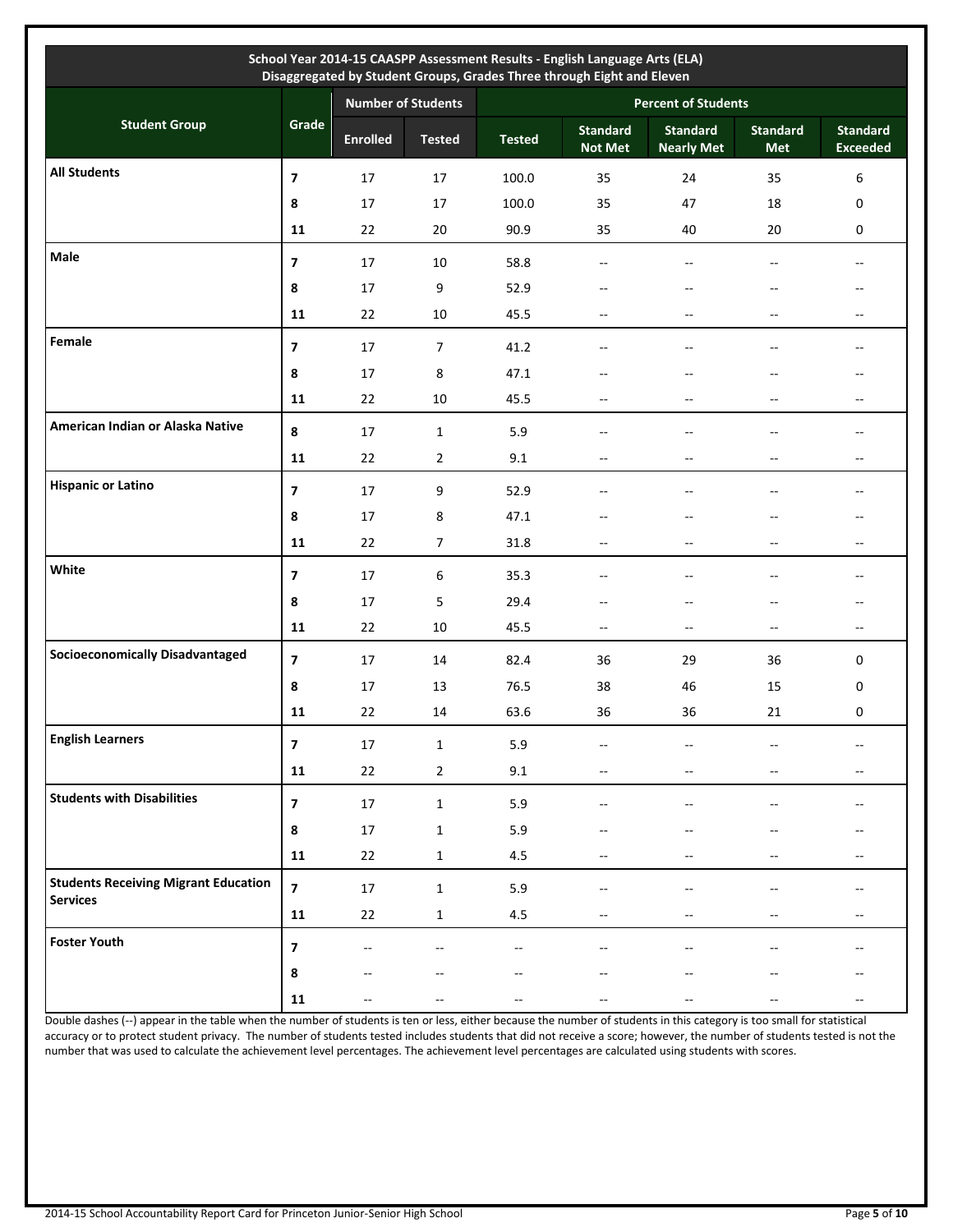|                                             |                          |                           |                |                            | School Year 2014-15 CAASPP Assessment Results - Mathematics<br>Disaggregated by Student Groups, Grades Three through Eight and Eleven |                                      |                          |                                                     |
|---------------------------------------------|--------------------------|---------------------------|----------------|----------------------------|---------------------------------------------------------------------------------------------------------------------------------------|--------------------------------------|--------------------------|-----------------------------------------------------|
|                                             |                          | <b>Number of Students</b> |                | <b>Percent of Students</b> |                                                                                                                                       |                                      |                          |                                                     |
| <b>Student Group</b>                        | Grade                    | <b>Enrolled</b>           | <b>Tested</b>  | <b>Tested</b>              | <b>Standard</b><br><b>Not Met</b>                                                                                                     | <b>Standard</b><br><b>Nearly Met</b> | <b>Standard</b><br>Met   | <b>Standard</b><br><b>Exceeded</b>                  |
| <b>All Students</b>                         | $\overline{\mathbf{z}}$  | 17                        | 17             | 100.0                      | 35                                                                                                                                    | 24                                   | 41                       | $\pmb{0}$                                           |
|                                             | 8                        | 17                        | 17             | 100.0                      | 53                                                                                                                                    | 41                                   | 6                        | 0                                                   |
|                                             | 11                       | 22                        | 20             | 90.9                       | 60                                                                                                                                    | 30                                   | 5                        | $\mathbf 0$                                         |
| Male                                        | $\overline{7}$           | 17                        | 10             | 58.8                       | $-$                                                                                                                                   | $-$                                  | $-$                      | --                                                  |
|                                             | 8                        | 17                        | 9              | 52.9                       | --                                                                                                                                    | --                                   |                          | --                                                  |
|                                             | 11                       | 22                        | 10             | 45.5                       | $\overline{\phantom{a}}$                                                                                                              | $-$                                  | --                       | $\overline{\phantom{a}}$                            |
| Female                                      | $\overline{\phantom{a}}$ | 17                        | $\overline{7}$ | 41.2                       |                                                                                                                                       |                                      |                          | $- -$                                               |
|                                             | 8                        | 17                        | 8              | 47.1                       |                                                                                                                                       | $-$                                  | --                       | $-$                                                 |
|                                             | 11                       | 22                        | 10             | 45.5                       | --                                                                                                                                    | $-$                                  | $-$                      | $- -$                                               |
| American Indian or Alaska Native            | 8                        | 17                        | $\mathbf{1}$   | 5.9                        | $-$                                                                                                                                   | $-$                                  | $-$                      | $-$                                                 |
|                                             | 11                       | 22                        | 3              | 13.6                       | --                                                                                                                                    |                                      | $-$                      | $-$                                                 |
| <b>Hispanic or Latino</b>                   | $\overline{7}$           | 17                        | 9              | 52.9                       | $-$                                                                                                                                   | $-$                                  |                          | --                                                  |
|                                             | 8                        | 17                        | 8              | 47.1                       |                                                                                                                                       |                                      |                          |                                                     |
|                                             | 11                       | 22                        | 5              | 22.7                       | --                                                                                                                                    | $-$                                  | --                       | $- -$                                               |
| White                                       | $\overline{ }$           | 17                        | 6              | 35.3                       | --                                                                                                                                    | --                                   | --                       | --                                                  |
|                                             | 8                        | 17                        | 5              | 29.4                       | --                                                                                                                                    |                                      | --                       | $- -$                                               |
|                                             | 11                       | 22                        | 10             | 45.5                       | $\overline{\phantom{a}}$                                                                                                              | $-$                                  | $-$                      | $\overline{\phantom{a}}$                            |
| <b>Socioeconomically Disadvantaged</b>      | $\overline{ }$           | 17                        | 14             | 82.4                       | 43                                                                                                                                    | 21                                   | 36                       | 0                                                   |
|                                             | 8                        | 17                        | 13             | 76.5                       | 54                                                                                                                                    | 38                                   | 8                        | 0                                                   |
|                                             | 11                       | 22                        | 12             | 54.5                       | 58                                                                                                                                    | 33                                   | 8                        | 0                                                   |
| <b>English Learners</b>                     | $\overline{\mathbf{z}}$  | $17\,$                    | $\mathbf 1$    | 5.9                        | --                                                                                                                                    |                                      |                          | $\hspace{0.05cm} -\hspace{0.05cm} -\hspace{0.05cm}$ |
|                                             | ${\bf 11}$               | 22                        | $\overline{2}$ | 9.1                        | $\overline{\phantom{a}}$                                                                                                              | --                                   | $\overline{\phantom{m}}$ | $\overline{\phantom{a}}$                            |
| <b>Students with Disabilities</b>           | $\overline{\mathbf{z}}$  | $17\,$                    | $\mathbf{1}$   | 5.9                        |                                                                                                                                       |                                      |                          | --                                                  |
|                                             | $\pmb{8}$                | $17\,$                    | $\mathbf{1}$   | 5.9                        |                                                                                                                                       |                                      |                          | --                                                  |
|                                             | 11                       | 22                        | $\mathbf{1}$   | 4.5                        | --                                                                                                                                    |                                      | --                       | $\overline{\phantom{a}}$                            |
| <b>Students Receiving Migrant Education</b> | $\overline{7}$           | $17\,$                    | $\mathbf{1}$   | 5.9                        |                                                                                                                                       |                                      |                          | --                                                  |
| <b>Services</b>                             | ${\bf 11}$               | 22                        | $\mathbf{1}$   | 4.5                        |                                                                                                                                       | --                                   | --                       | $\overline{\phantom{a}}$                            |
| <b>Foster Youth</b>                         |                          |                           |                |                            |                                                                                                                                       |                                      |                          |                                                     |
|                                             | 7                        | $-$                       |                | $-$                        |                                                                                                                                       |                                      |                          | --                                                  |
|                                             | $\pmb{8}$<br>${\bf 11}$  |                           |                |                            |                                                                                                                                       |                                      |                          | $\hspace{0.05cm}$                                   |
|                                             |                          |                           |                |                            |                                                                                                                                       |                                      |                          |                                                     |

Double dashes (--) appear in the table when the number of students is ten or less, either because the number of students in this category is too small for statistical accuracy or to protect student privacy. The number of students tested includes students that did not receive a score; however, the number of students tested is not the number that was used to calculate the achievement level percentages. The achievement level percentages are calculated using students with scores.

## **C. Engagement**

## **State Priority: Parental Involvement**

The SARC provides the following information relevant to the Parental Involvement State Priority (Priority 3):

• Efforts the school district makes to seek parent input in making decisions for the school district and each schoolsite.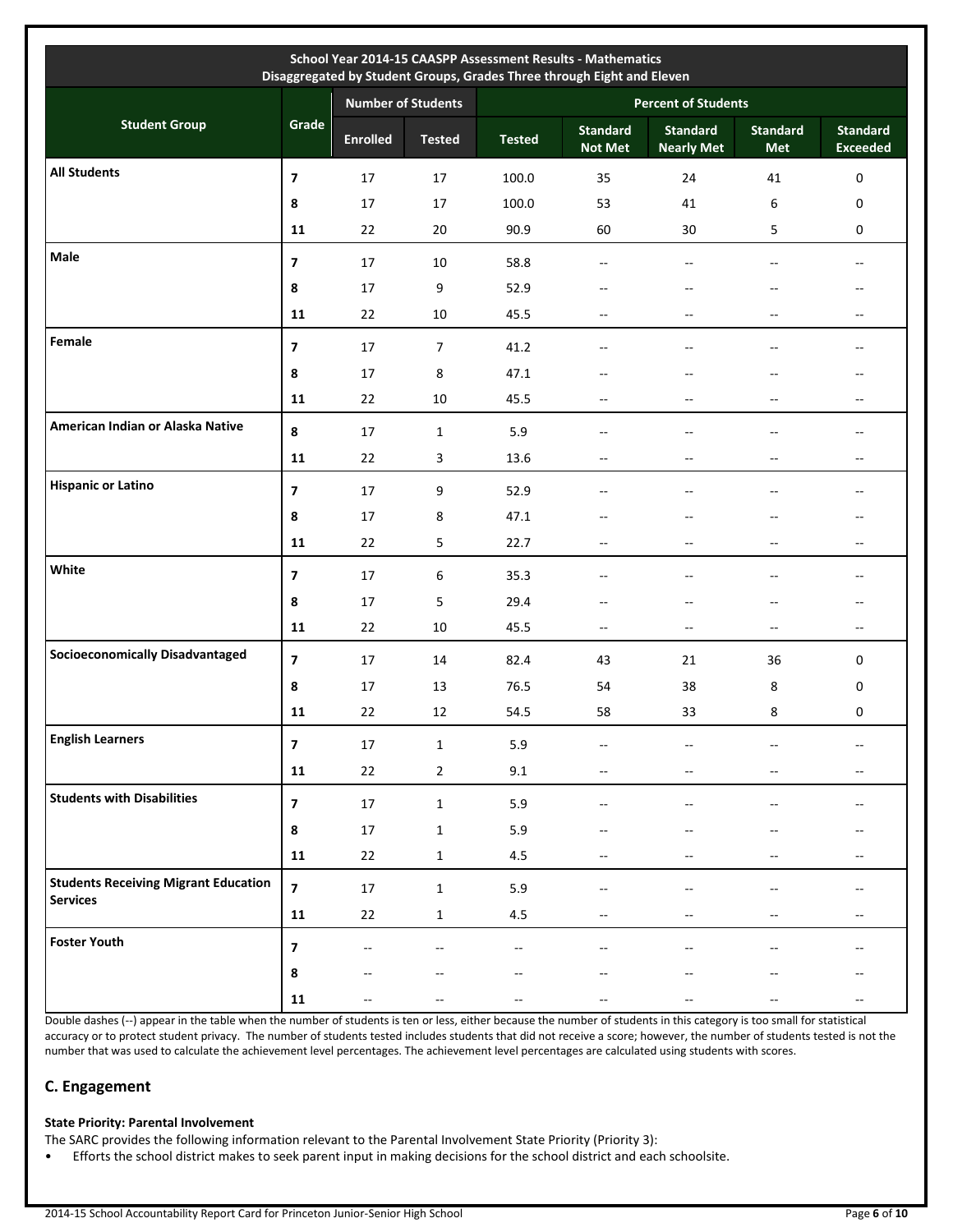#### **Opportunities for Parental Involvement**

Parents are encouraged to become involved in their student's school by volunteering in the classroom, participating in a decision-making group, or simply attending school events. Parents can stay informed on upcoming events and school activities through the school web site, the school marquee, and flyers. Contact our district office at (530) 439-2261 for more information on how to become involved in your student's school.

Opportunities to Volunteer:

Chaperone Fundraising Committees School Site Council WASC Team Migrant Parent Advisory Committee School Activities Back to School Night Open House Athletics & Transportation Class Community Project Activities Field trips

#### **State Priority: School Climate**

The SARC provides the following information relevant to the School Climate State Priority (Priority 6):

• Pupil suspension rates, pupil expulsion rates; and other local measures on the sense of safety.

#### **School Safety Plan**

The School Safety Plan is reviewed, updated, and discussed with school faculty annually. The plan establishes and defines procedures/guidelines for the safe and orderly response to earthquakes, fires, floods, intruders, and other emergency disasters. It outlines the protocol for teachers and staff, including the use of telephone trees. The Safety Plan also contains the numbers for each agency that should be contacted in the event of an emergency. To prepare our students and staff for potential disasters and in according law, all schools in the Princeton Joint Unified School District routinely participates in simulated emergency preparedness drills. Each year, there are safety checks by the state Fire Marshall as well as by our insurance carrier. The District is mandated to correct any safety deficiencies. We do all we can to ensure the safety of our students, staff, and community at large. To ensure safety on campus, supervisors or administrators routinely monitor appropriate behavior Campus supervisors are assigned to monitor appropriate behavior, and to ensure that all people are authorized to be on school property, all visitors must sign in when entering the campus. Our student discipline handbook is updated annually and shared with each student during a pre-selected period at the beginning of each school year. This helps to ensure that all students are aware of behavior expectation and consequences; a copy is then mailed home to all parents/guardians. The District offers first aid training each year. Although all staff is encouraged to attend, it is mandatory training for all coaches and health aides.

For more information or to view the School Safety Plan, contact the District Office at (530) 439-2261.

| <b>Suspensions and Expulsions</b> |         |         |         |  |  |  |
|-----------------------------------|---------|---------|---------|--|--|--|
| <b>School</b>                     | 2012-13 | 2013-14 | 2014-15 |  |  |  |
| <b>Suspensions Rate</b>           | 5.51    | 5.26    | 1.54    |  |  |  |
| <b>Expulsions Rate</b>            | 1.57    | 0.00    | 0.00    |  |  |  |
| <b>District</b>                   | 2012-13 | 2013-14 | 2014-15 |  |  |  |
| <b>Suspensions Rate</b>           | 4.95    | 3.47    | 0.96    |  |  |  |
| <b>Expulsions Rate</b>            | 0.90    | 0.00    | 0.00    |  |  |  |
| <b>State</b>                      | 2012-13 | 2013-14 | 2014-15 |  |  |  |
| <b>Suspensions Rate</b>           | 5.07    | 4.36    | 3.80    |  |  |  |
| <b>Expulsions Rate</b>            | 0.13    | 0.10    | 0.09    |  |  |  |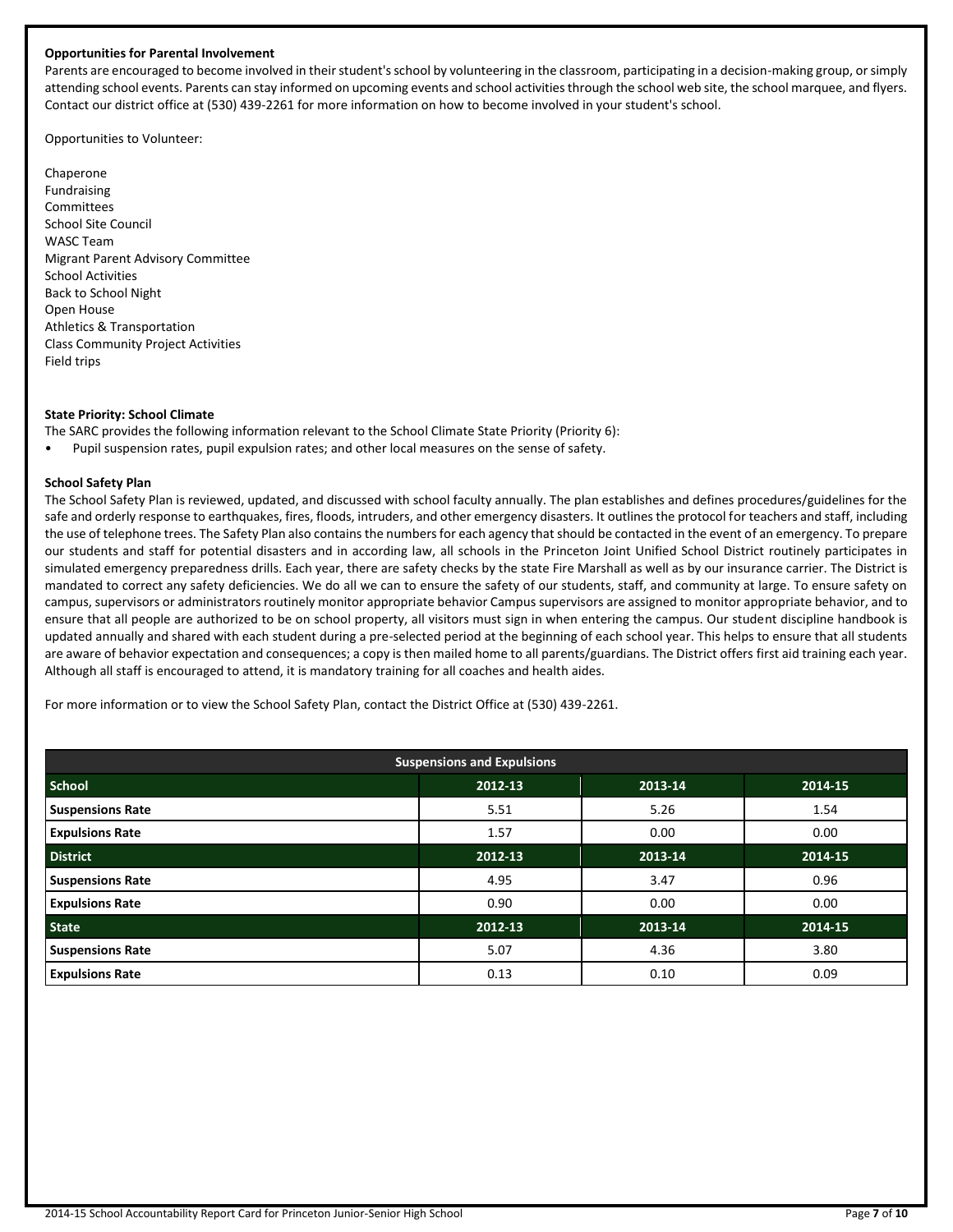## **D. Other SARC Information**

The information in this section is required to be in the SARC but is not included in the state priorities for LCFF.

| 2014-15 Adequate Yearly Progress Overall and by Criteria |                    |                 |              |  |  |  |
|----------------------------------------------------------|--------------------|-----------------|--------------|--|--|--|
| <b>AYP Criteria</b>                                      | <b>School</b>      | <b>District</b> | <b>State</b> |  |  |  |
| <b>English Language Arts</b>                             |                    |                 |              |  |  |  |
| <b>Met Participation Rate</b>                            | Yes                | Yes             | Yes          |  |  |  |
| <b>Met Percent Proficient</b>                            | N/A                | N/A             | N/A          |  |  |  |
|                                                          | <b>Mathematics</b> |                 |              |  |  |  |
| <b>Met Participation Rate</b>                            | Yes                | Yes             | Yes          |  |  |  |
| <b>Met Percent Proficient</b>                            | N/A                | N/A             | N/A          |  |  |  |
| <b>Made AYP Overall</b>                                  | Yes                | Yes             | Yes          |  |  |  |
| <b>Met Attendance Rate</b>                               | Yes                | Yes             | Yes          |  |  |  |
| <b>Met Graduation Rate</b>                               | N/A                | N/A             | Yes          |  |  |  |

| 2015-16 Federal Intervention Program                      |               |                 |  |  |  |
|-----------------------------------------------------------|---------------|-----------------|--|--|--|
| <b>Indicator</b>                                          | <b>School</b> | <b>District</b> |  |  |  |
| <b>Program Improvement Status</b>                         | Not in PI     | Not In PI       |  |  |  |
| <b>First Year of Program Improvement</b>                  |               |                 |  |  |  |
| Year in Program Improvement                               |               |                 |  |  |  |
| <b>Number of Schools Currently in Program Improvement</b> |               |                 |  |  |  |
| Percent of Schools Currently in Program Improvement       | .C            |                 |  |  |  |
|                                                           |               |                 |  |  |  |

| Average Class Size and Class Size Distribution (Secondary) |                           |         |         |                              |    |    |                                                                         |       |  |  |       |  |
|------------------------------------------------------------|---------------------------|---------|---------|------------------------------|----|----|-------------------------------------------------------------------------|-------|--|--|-------|--|
|                                                            |                           |         |         | <b>Number of Classrooms*</b> |    |    |                                                                         |       |  |  |       |  |
|                                                            | <b>Average Class Size</b> |         |         | $1-22$                       |    |    |                                                                         | 23-32 |  |  | $33+$ |  |
| <b>Subject</b>                                             | 2012-13                   | 2013-14 | 2014-15 |                              |    |    | 2012-13 2013-14 2014-15 2012-13 2013-14 2014-15 2012-13 2013-14 2014-15 |       |  |  |       |  |
| <b>English</b>                                             | 13                        | 12      | 14      | 13                           | 13 | 10 |                                                                         |       |  |  |       |  |
| Math                                                       | q                         | 8       | 11      | 14                           | 15 | 10 |                                                                         |       |  |  |       |  |
| <b>Science</b>                                             | 13                        | 14      | 12      | 6                            | 5  | 6  |                                                                         |       |  |  |       |  |
| SS                                                         | 19                        | 19      | 17      | 5                            | 4  | 5  |                                                                         |       |  |  |       |  |

Number of classes indicates how many classrooms fall into each size category (a range of total students per classroom). At the secondary school level, this information is reported by subject area rather than grade level.

| <b>Academic Counselors and Other Support Staff at this School</b> |     |  |  |  |
|-------------------------------------------------------------------|-----|--|--|--|
| <b>Number of Full-Time Equivalent (FTE)</b>                       |     |  |  |  |
| <b>Academic Counselor</b>                                         | .75 |  |  |  |
| <b>Counselor (Social/Behavioral or Career Development)</b>        | 0   |  |  |  |
| Library Media Teacher (Librarian)                                 | 0   |  |  |  |
| Library Media Services Staff (Paraprofessional)                   | 0   |  |  |  |
| Psychologist                                                      | 0   |  |  |  |
| <b>Social Worker</b>                                              | 0   |  |  |  |
| <b>Nurse</b>                                                      | 0   |  |  |  |
| Speech/Language/Hearing Specialist                                | 0   |  |  |  |
| <b>Resource Specialist</b>                                        | n   |  |  |  |
| Other                                                             | ŋ   |  |  |  |
| <b>Average Number of Students per Staff Member</b>                |     |  |  |  |
| <b>Academic Counselor</b>                                         | 156 |  |  |  |

One Full Time Equivalent (FTE) equals one staff member working full time; one FTE could also represent two staff members who each work 50 percent of full time.

## **Professional Development provided for Teachers**

Training and curriculum development activities at Princeton Junior Senior High School have focused on the California State Content Standards and Frameworks; they are now shifting to a focus on Common Core Standards and Next Generation Science Standards. Professional development activities support adoption of new curriculum, language arts and math curricula, and alignment of curriculum to content standards. Decisions concerning selection of staff development activities are performed by the principal using tools such as teacher input, state assessment results and data analysis to determine the areas in which additional teacher training may enhance classroom instruction and increase student achievement levels. Princeton Elementary continues to offer three (3) paid in-service days annually for staff development. These days are focused on the improvement of student achievement and the development of safe schools. The district also offers ongoing support to new teachers through BTSA (Beginning Teacher Assessment and Support), and all teachers are highly encouraged to attend professional workshops and conferences to hone their skills. The district also devotes up to 6 minimum days that are strictly for collaboration purposes and/or staff development. Classified support staff receives job-related training from department supervisors and the Glenn County Office of Education. Classified employees are also encouraged to seek outside staff development opportunities to enhance job proficiency.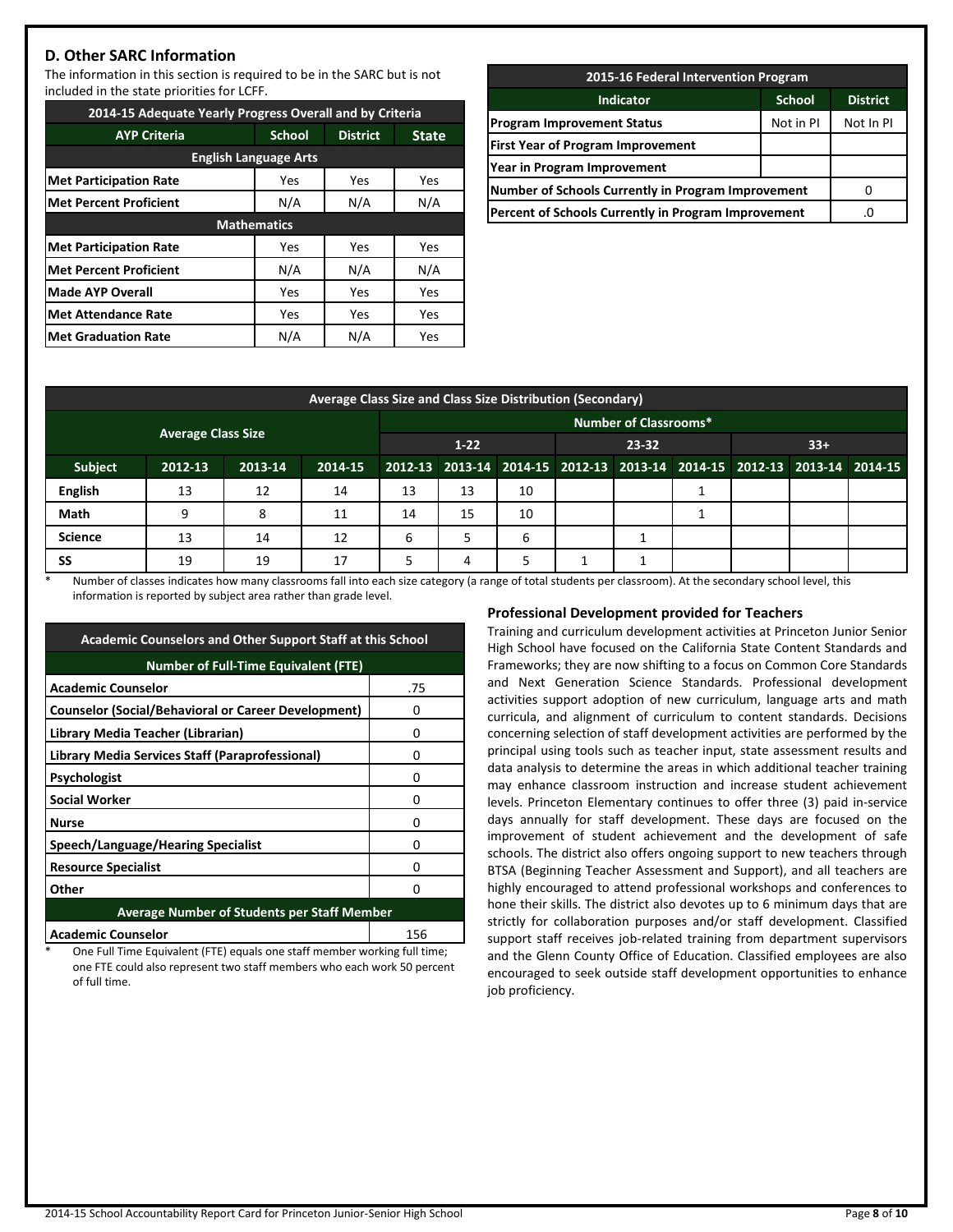| FY 2013-14 Teacher and Administrative Salaries |                                  |                                                                  |  |  |  |
|------------------------------------------------|----------------------------------|------------------------------------------------------------------|--|--|--|
| Category                                       | <b>District</b><br><b>Amount</b> | <b>State Average for</b><br><b>Districts In Same</b><br>Category |  |  |  |
| <b>Beginning Teacher Salary</b>                | \$39,899                         | \$38,953                                                         |  |  |  |
| <b>Mid-Range Teacher Salary</b>                | \$58,332                         | \$57,103                                                         |  |  |  |
| <b>Highest Teacher Salary</b>                  | \$67,021                         | \$74,127                                                         |  |  |  |
| <b>Average Principal Salary (ES)</b>           | NA.                              | \$90,225                                                         |  |  |  |
| <b>Average Principal Salary (MS)</b>           | NA.                              | \$98,146                                                         |  |  |  |
| <b>Average Principal Salary (HS)</b>           | NA.                              | \$97,758                                                         |  |  |  |
| <b>Superintendent Salary</b>                   | \$105,000                        | \$117,803                                                        |  |  |  |
| <b>Percent of District Budget</b>              |                                  |                                                                  |  |  |  |
| <b>Teacher Salaries</b>                        | 31%                              | 34%                                                              |  |  |  |
| <b>Administrative Salaries</b>                 | 4%                               | 7%                                                               |  |  |  |

## **FY 2013-14 Expenditures Per Pupil and School Site Teacher Salaries**

| <b>Level</b>                                    | <b>Expenditures Per Pupil</b>          | Average<br><b>Teacher</b> |                     |               |
|-------------------------------------------------|----------------------------------------|---------------------------|---------------------|---------------|
|                                                 | <b>Restricted</b><br>Total             |                           | <b>Unrestricted</b> | <b>Salary</b> |
| <b>School Site</b>                              | \$12,989                               | \$1701                    | \$11,288            | \$47,362      |
| <b>District</b>                                 |                                        |                           | \$11,288            | \$46,519      |
| <b>State</b>                                    |                                        |                           |                     | \$59,460      |
| <b>Percent Difference: School Site/District</b> |                                        |                           | 0.0                 | 1.8           |
|                                                 | Percent Difference: School Site/ State | 111.1                     | $-20.3$             |               |

Cells with  $\blacklozenge$  do not require data.

For detailed information on salaries, see the CDE Certificated Salaries & Benefits webpage a[t www.cde.ca.gov/ds/fd/cs/.](http://www.cde.ca.gov/ds/fd/cs/)

## **Types of Services Funded**

Princeton offers before and after school tutoring to students who scored low on the state standards tests or are at risk of retention. A credit recovery class is available for students who need to make up for credit deficiencies. Online classes in a variety of subjects, including AP level, are available to students.

| 2014-15 California High School Exit Examination Grade Ten Results by Student Group |                       |                              |                 |                       |                   |          |  |  |
|------------------------------------------------------------------------------------|-----------------------|------------------------------|-----------------|-----------------------|-------------------|----------|--|--|
|                                                                                    |                       | <b>English-Language Arts</b> |                 | <b>Mathematics</b>    |                   |          |  |  |
| Group                                                                              | <b>Not Proficient</b> | <b>Proficient</b>            | <b>Advanced</b> | <b>Not Proficient</b> | <b>Proficient</b> | Advanced |  |  |
| <b>JAII Students in the LEA</b>                                                    | 15                    | 54                           | 31              | 54                    | 38                |          |  |  |
| <b>All Students at the School</b>                                                  | 15                    | 54                           | 31              | 54                    | 38                |          |  |  |
| Socioeconomically Disadvantaged                                                    | 17                    | 58                           | 25              | 55                    | 45                |          |  |  |

Percentages are not calculated when the number of students tested is ten or less, either because the number of students in this category is too small for statistical accuracy or to protect student privacy.

| <b>CAHSEE Results for All Students - Three-Year Comparison</b><br>Percent of Students Scoring at Proficient or Advanced |         |         |         |  |  |
|-------------------------------------------------------------------------------------------------------------------------|---------|---------|---------|--|--|
| <b>Princeton Junior-Senior High School</b>                                                                              | 2012-13 | 2013-14 | 2014-15 |  |  |
| <b>English-Language Arts</b>                                                                                            | 52      | 22      | 85      |  |  |
| <b>Mathematics</b>                                                                                                      | 43      | 39      | 46      |  |  |
| <b>Princeton Joint Unified School District</b>                                                                          | 2012-13 | 2013-14 | 2014-15 |  |  |
| <b>English-Language Arts</b>                                                                                            | 52      | 22      | 85      |  |  |
| <b>Mathematics</b>                                                                                                      | 43      | 39      | 46      |  |  |
| <b>California</b>                                                                                                       | 2012-13 | 2013-14 | 2014-15 |  |  |
| <b>English-Language Arts</b>                                                                                            | 57      | 56      | 58      |  |  |
| <b>Mathematics</b>                                                                                                      | 60      | 62      | 59      |  |  |

\* Percentages are not calculated when the number of students tested is ten or less, either because the number of students in this category is too small for statistical accuracy or to protect student privacy.

| <b>Dropout Rate and Graduation Rate (Four-Year Cohort Rate)</b> |         |         |         |  |  |
|-----------------------------------------------------------------|---------|---------|---------|--|--|
| <b>Princeton Junior-Senior High School</b>                      | 2011-12 | 2012-13 | 2013-14 |  |  |
| <b>Dropout Rate</b>                                             | 5.00    | 11.80   | 5.00    |  |  |
| <b>Graduation Rate</b>                                          | 90.00   | 88.24   | 95.00   |  |  |
| <b>Princeton Joint Unified School District</b>                  | 2011-12 | 2012-13 | 2013-14 |  |  |
| Dropout Rate                                                    | 5.00    | 16.70   | 5.00    |  |  |
| <b>Graduation Rate</b>                                          | 90.00   | 83.33   | 95.00   |  |  |
| <b>California</b>                                               | 2011-12 | 2012-13 | 2013-14 |  |  |
| Dropout Rate                                                    | 13.10   | 11.40   | 11.50   |  |  |
| l Graduation Rate                                               | 78.87   | 80.44   | 80.95   |  |  |

| <b>Career Technical Education Participation</b>                                                                |                                            |  |  |  |
|----------------------------------------------------------------------------------------------------------------|--------------------------------------------|--|--|--|
| <b>Measure</b>                                                                                                 | <b>CTE Program</b><br><b>Participation</b> |  |  |  |
| Number of pupils participating in CTE                                                                          | 32                                         |  |  |  |
| % of pupils completing a CTE program and earning<br>a high school diploma                                      | 31%                                        |  |  |  |
| % of CTE courses sequenced or articulated between<br>the school and institutions of postsecondary<br>education | 0%                                         |  |  |  |